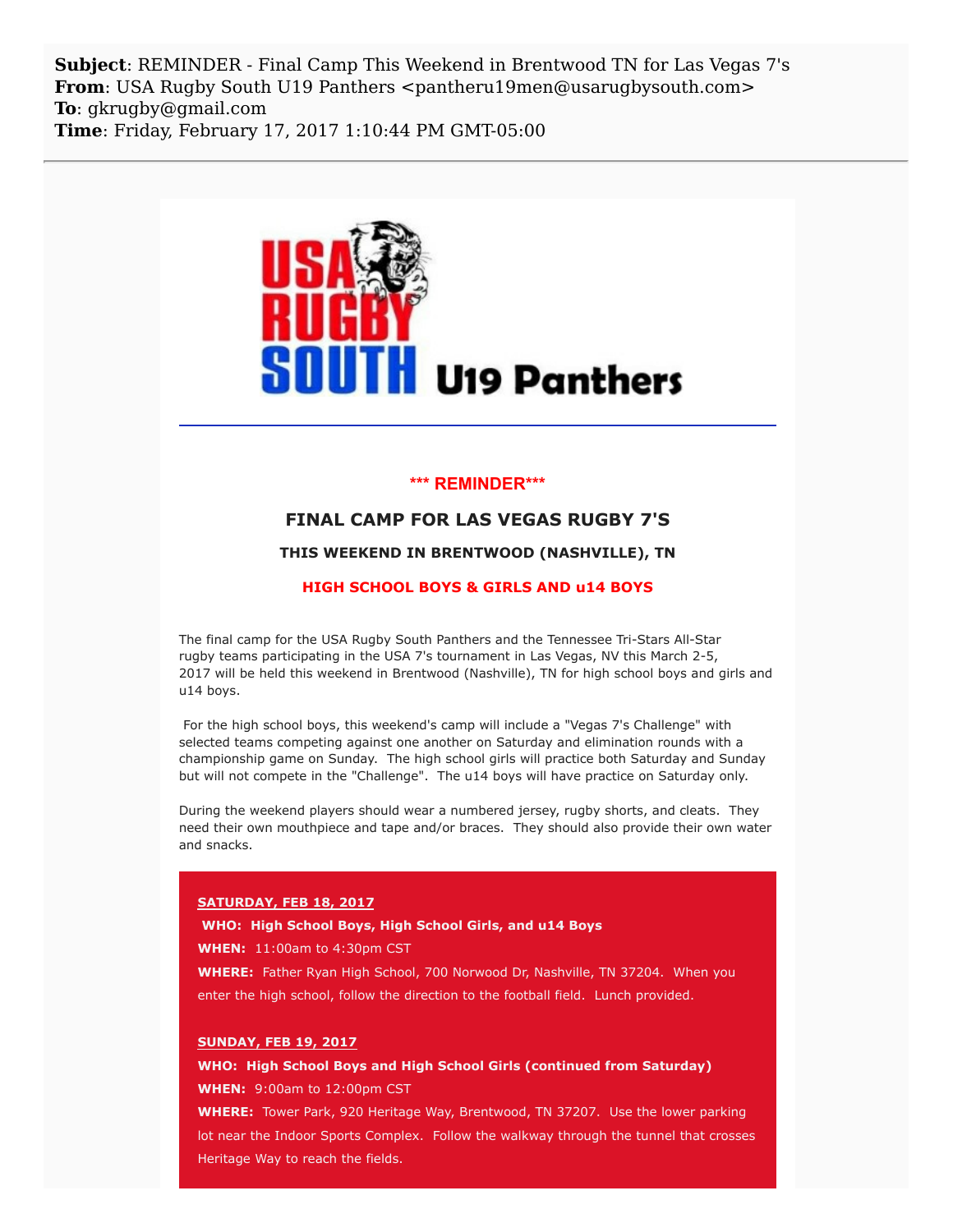## **HOTEL**

Baymont Inn & Suites Nashville/Brentwood. For a group rate of \$135.99 (includes tax and breakfast) please email Theresa Williams at [theresa@willtravelvacations.com](mailto:theresa@willtravelvacations.com) and include your name, phone number, check in and check out date(s), and if you want a room with two double beds or one king. For more hotel information, please contact Theresa at 615-661-4317.

To participate, each player must register with our Panther Program and submit a \$25 registration fee (if they haven't already) by clicking on this link: [https://form.jotform.com/theresa812/2016-2017-All-StarRugbyReg](http://usarugbysouthpanthers.us14.list-manage1.com/track/click?u=eb4b15ceee985d50206754bca&id=083f0a9b61&e=6a1545ea88)

Additionally, players must be compliant with USA Rugby CIPP requirements which can be found here: [www.usarugby.org/membership/](http://usarugbysouthpanthers.us14.list-manage.com/track/click?u=eb4b15ceee985d50206754bca&id=ac5f308850&e=6a1545ea88)

If you have any questions please contact us at [pantheru19men@usarugbysouth.com.](mailto:pantheru19men@usarugbysouth.com)



# **PANTHER MANAGEMENT**

Director of USA Rugby South - Kevin Kitto [k.kitto@verizon.net](mailto:k.kitto@verizon.net) Panther & Tri-Star 7's Director - Mark Williams [mwilliams@rsucontractors.com](mailto:mwilliams@rsucontractors.com) Management & Travel - Theresa Williams [theresa@willtravelvacations.com](mailto:theresa@willtravelvacations.com) Marketing & Communications - Dana Catron [xxrugby@gmail.com](mailto:xxrugby@gmail.com)

## **SOCIAL MEDIA**

Website www.usarugbysouthpanthers.com/ Join us on Facebook [https://www.facebook.com/USARugbySouthPanthers/](http://usarugbysouthpanthers.us14.list-manage.com/track/click?u=eb4b15ceee985d50206754bca&id=c32a913d75&e=6a1545ea88)



**For more information on the USA Sevens Rugby in Las Vegas please visit***:* [https://www.usasevens.com/las-vegas/las-vegas-invitational/](http://usarugbysouthpanthers.us14.list-manage.com/track/click?u=eb4b15ceee985d50206754bca&id=361e3c6003&e=6a1545ea88)

> **Our email address is:** [pantheru19men@usarugbysouth.com](mailto:pantheru19men@usarugbysouth.com)